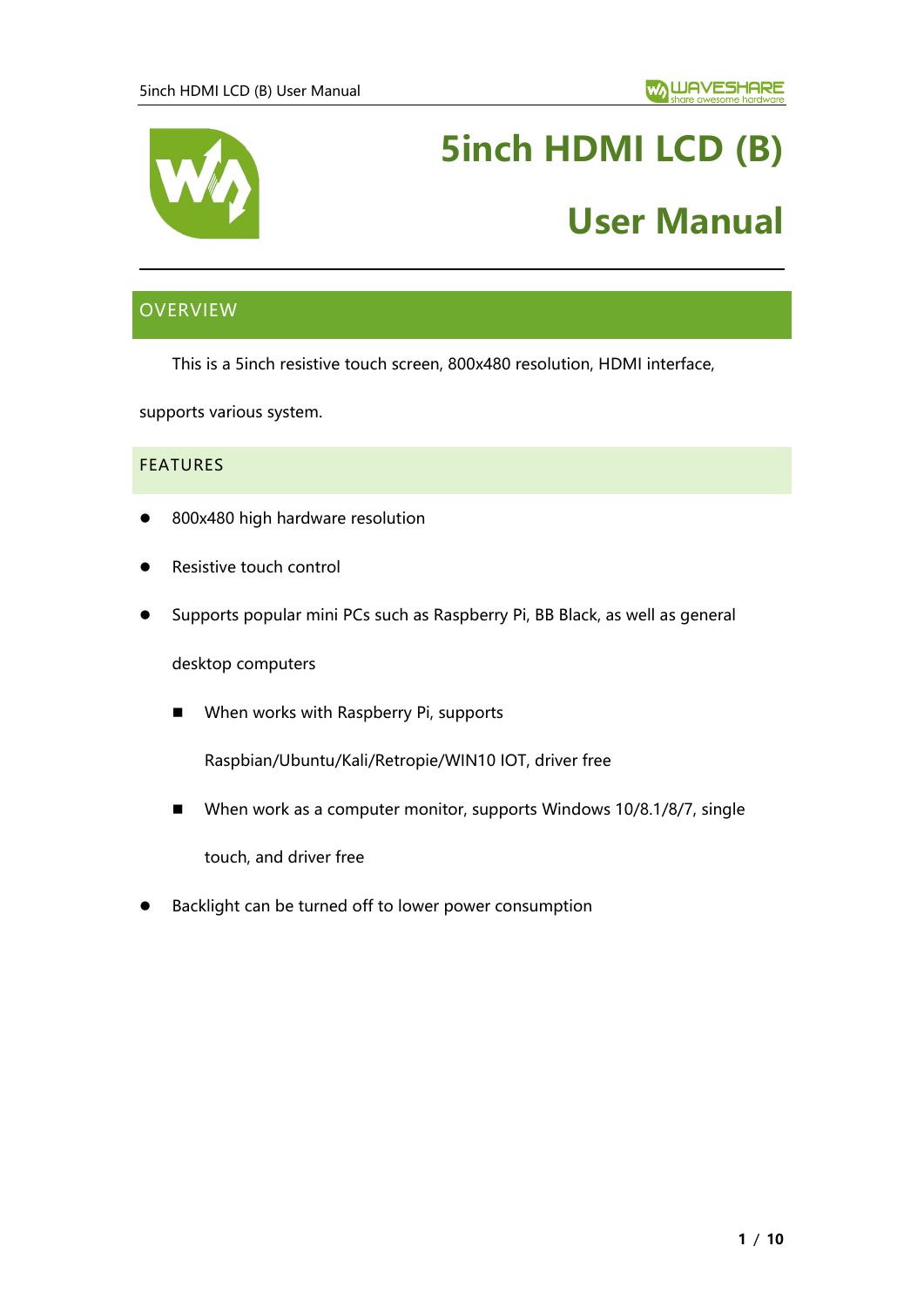# **CONTENT**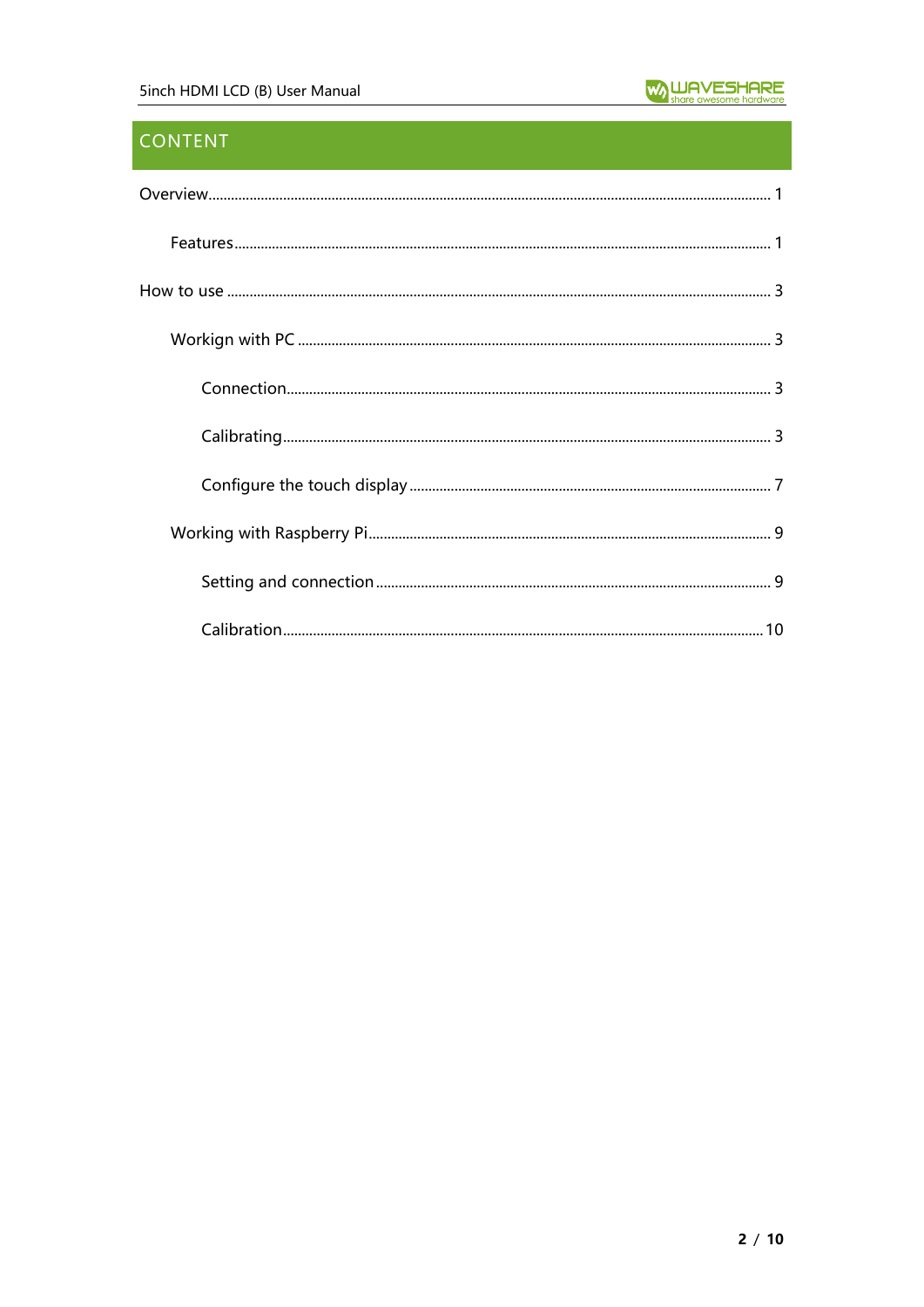

# <span id="page-2-0"></span>HOW TO USE

## <span id="page-2-1"></span>WORKIGN WITH PC

To work with common desktop computer, this LCD can support Windows

<span id="page-2-2"></span>7/8/8.1/10 OS.

#### CONNECTION

- 1. Turn on the backlight switch on the backside of LCD
- 2. Connect USB (Touch and power) Interface of LCD to one of USB ports of PC
- 3. Connect HDMI (Display) interface of LCD to HDMI port of PC

After connecting and starting, you can see that the LCD can display the desktop of OS

like below (Some of PC cannot support hot-plug, in this case you need to restart your

PC):



#### <span id="page-2-3"></span>CALIBRATING

This is a resistive touch screen, sometimes you may need to calibrate it for

calibrated touch.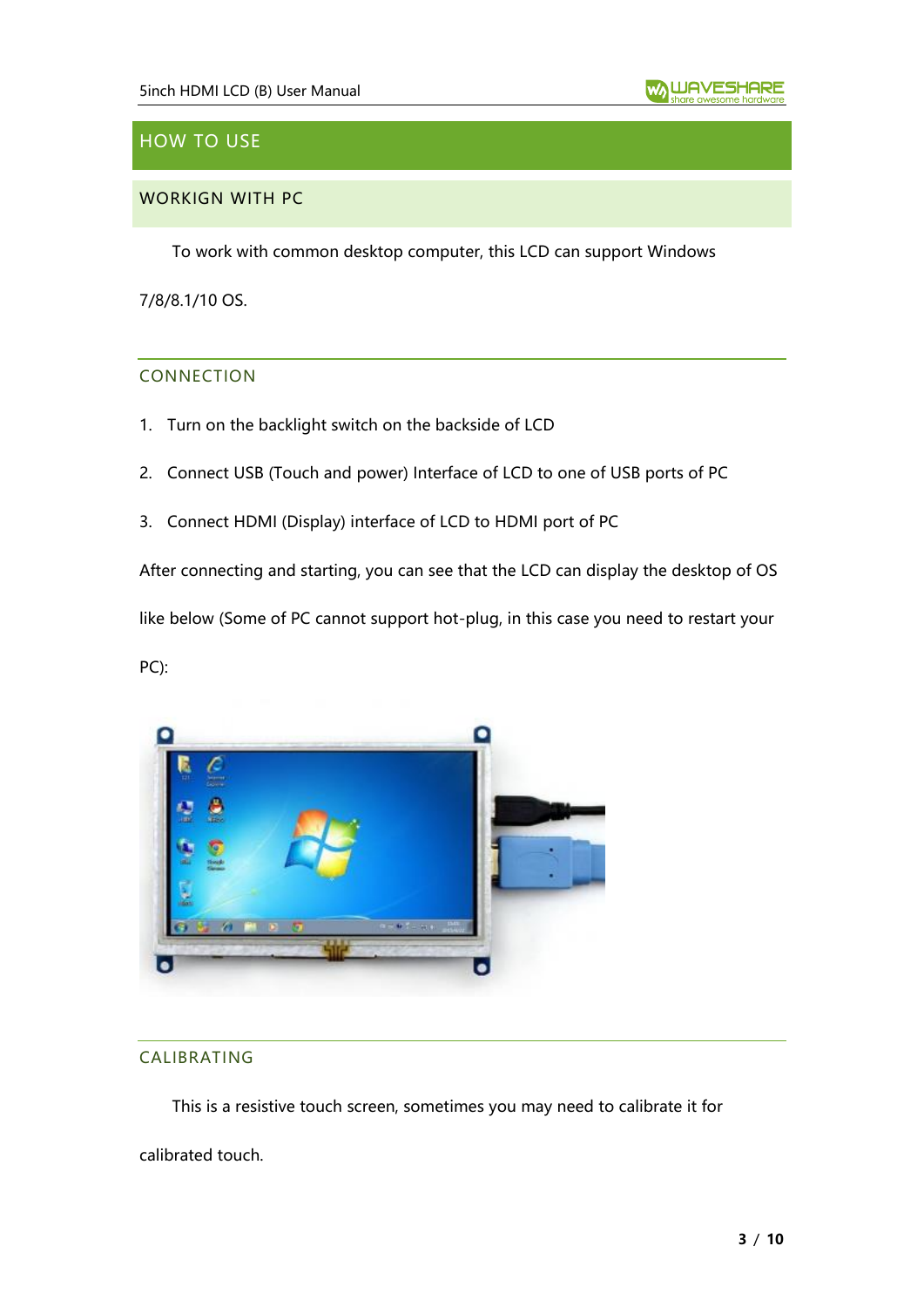

## 1. Open Tablet PC Settings from Control Panel

| <b>PE All Control Panel Items</b> |                                                |                                |                                   |                        | П | × |
|-----------------------------------|------------------------------------------------|--------------------------------|-----------------------------------|------------------------|---|---|
| 个                                 | 22 > Control Panel > All Control Panel Items > |                                | VÖ                                | Search Control Panel   |   | ٩ |
| Edit View<br>Tools<br>File        |                                                |                                |                                   |                        |   |   |
| Adjust your computer's settings   |                                                |                                |                                   | View by: Small icons ▼ |   |   |
| <b>Administrative Tools</b>       | AutoPlay                                       | Backup and Restore (Windows 7) | <b>BitLocker Drive Encryption</b> |                        |   |   |
| Color Management                  | Credential Manager                             | Date and Time                  | Default Programs                  |                        |   |   |
| Device Manager                    | <b>Fra</b> Devices and Printers                | <b>B</b> Ease of Access Center | File Explorer Options             |                        |   |   |
| <b>B</b> File History             | Flash Player (32-bit)                          | A Fonts                        | <b>P.</b> Indexing Options        |                        |   |   |
| Infrared                          | Intel(R) Computing Improvement Pr              | Intel <sup>®</sup> HD Graphics | <b>Called</b> Internet Options    |                        |   |   |
| <b>图 Java</b>                     | <b>Keyboard</b>                                | <b>Mouse</b>                   | Network and Sharing Center        |                        |   |   |
| Pen and Touch                     | Phone and Modem                                | Power Options                  | Programs and Features             |                        |   |   |
| Realtek HD Audio Manager          | Recovery                                       | Region                         | RemoteApp and Desktop Connections |                        |   |   |
| Security and Maintenance          | <b>II</b> Sound                                | <b>A</b> Speech Recognition    | Storage Spaces                    |                        |   |   |
| Sync Center                       | System                                         | Tablet PC Settings             | Taskbar and Navigation            |                        |   |   |
| Troubleshooting                   | <b>SR</b> User Accounts                        | Windows Defender Firewall      | <b>Windows To Go</b>              |                        |   |   |
| <b>III</b> Work Folders           |                                                |                                |                                   |                        |   |   |
|                                   |                                                |                                |                                   |                        |   |   |
|                                   |                                                |                                |                                   |                        |   |   |
|                                   |                                                |                                |                                   |                        |   |   |
|                                   |                                                |                                |                                   |                        |   |   |
|                                   |                                                |                                |                                   |                        |   |   |
|                                   |                                                |                                |                                   |                        |   |   |
|                                   |                                                |                                |                                   |                        |   |   |
|                                   |                                                |                                |                                   |                        |   |   |

2. Click Calibrate button to begin calibrating



3. Following hints to finish calibrating

#### **hints**:

To provide calibration samples, tap the crosshair each time that is appears on the

screen.

Right-click anywhere on the screen to return to the last calibration point. Press the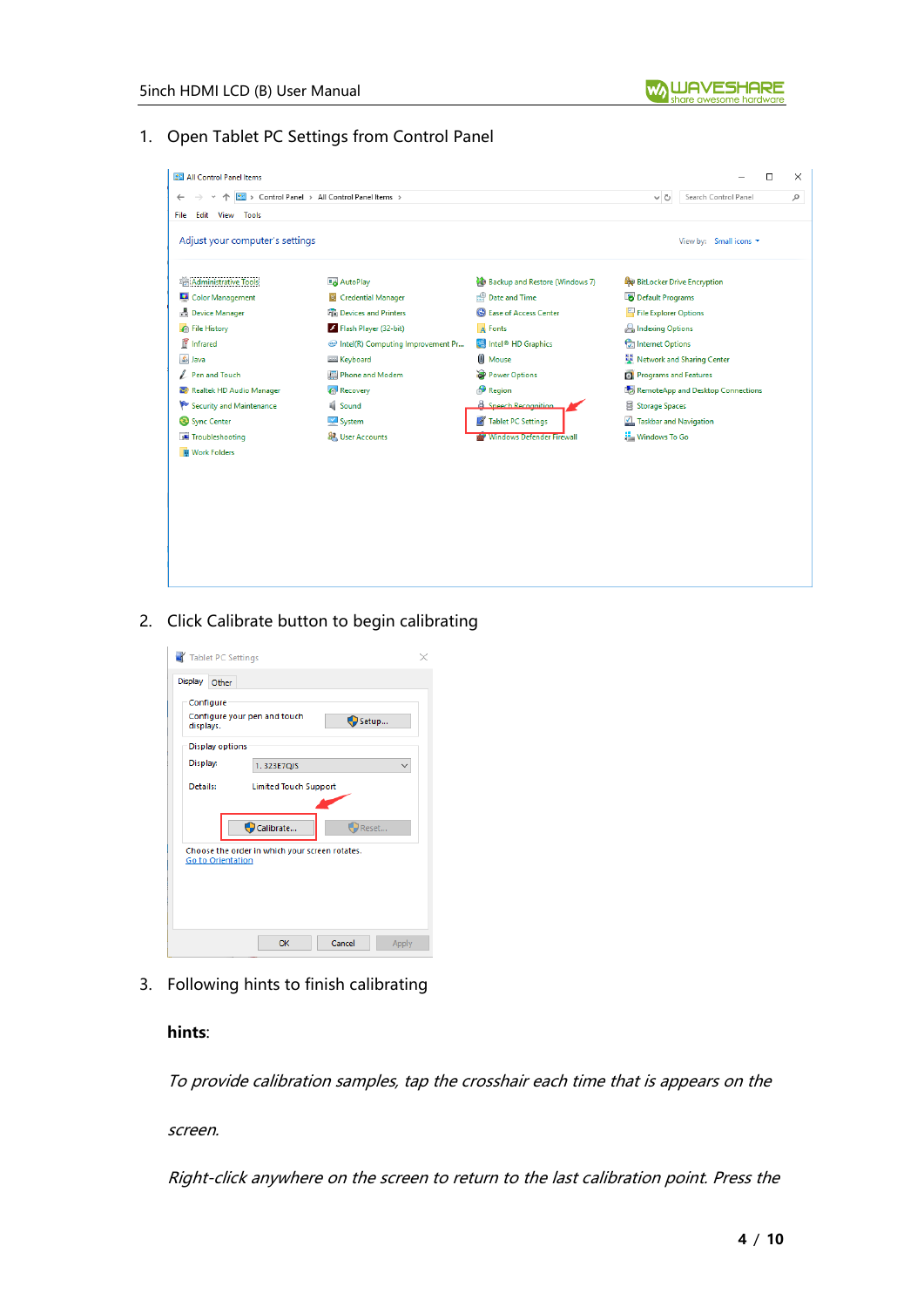Esc button to close the tool. Do not change your screen orientation until you have

completed the calibration process



# 【Note】

(1) If you connect more than one screen at the same time, don't forget to choose

the correct display for processing.

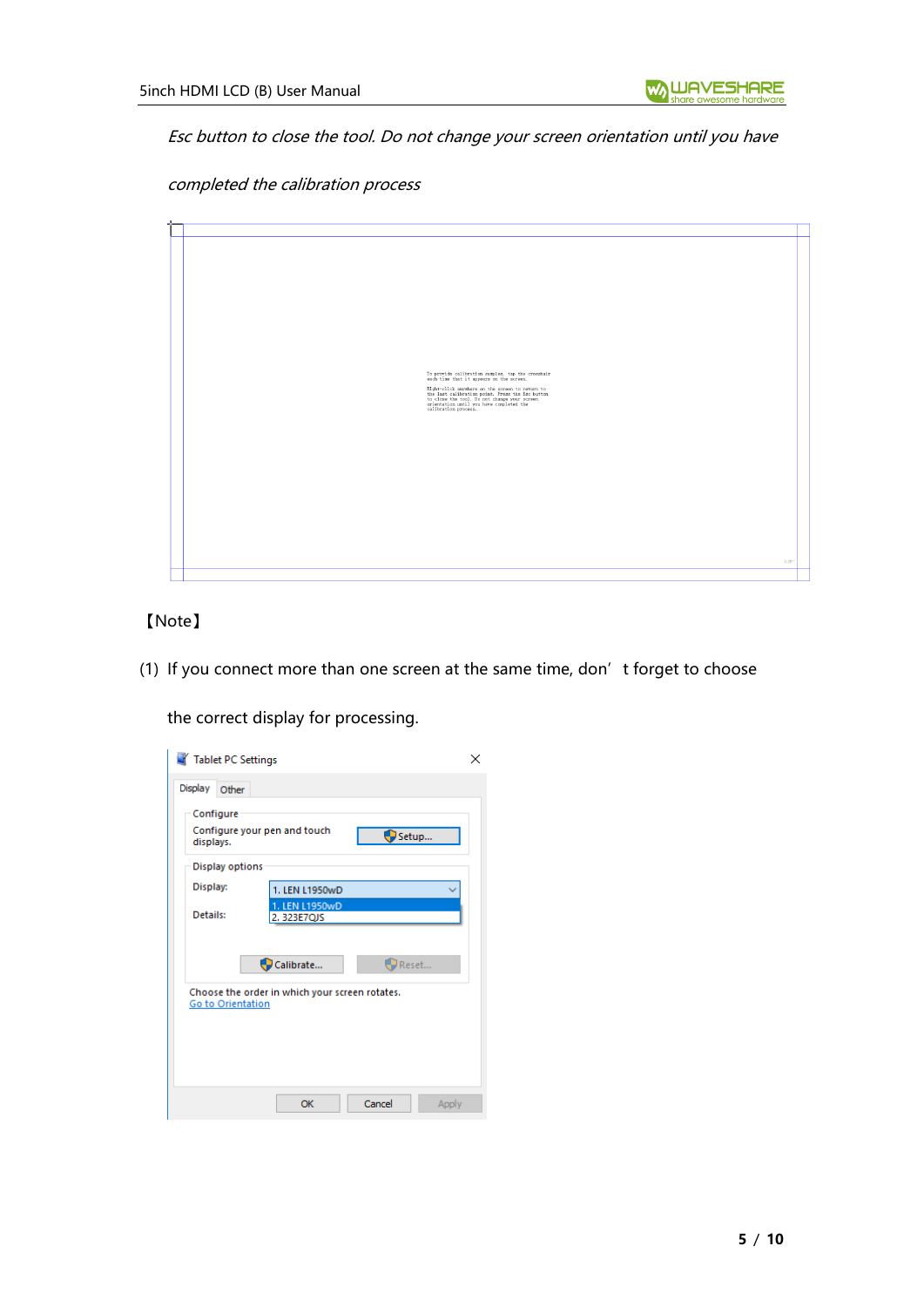(2) The calibration data will be saved after calibrating, so, if you need to change to

other screen and find that the touch is not calibrated, please reset it and calibrate

## again if required.

| Tablet PC Settings                        |                                                |       |
|-------------------------------------------|------------------------------------------------|-------|
| Display<br>Other                          |                                                |       |
| Configure<br>displays.<br>Display options | Configure your pen and touch<br>Setup          |       |
| Display:                                  | 1. LEN L1950wD                                 |       |
| Details:                                  | <b>Limited Touch Support</b>                   |       |
|                                           | Reset<br>Calibrate                             |       |
| Go to Orientation                         | Choose the order in which your screen rotates. |       |
|                                           | OK<br>Cancel                                   | Apply |

(3) It seems that Tablet PC Setting is only available in Windows 10.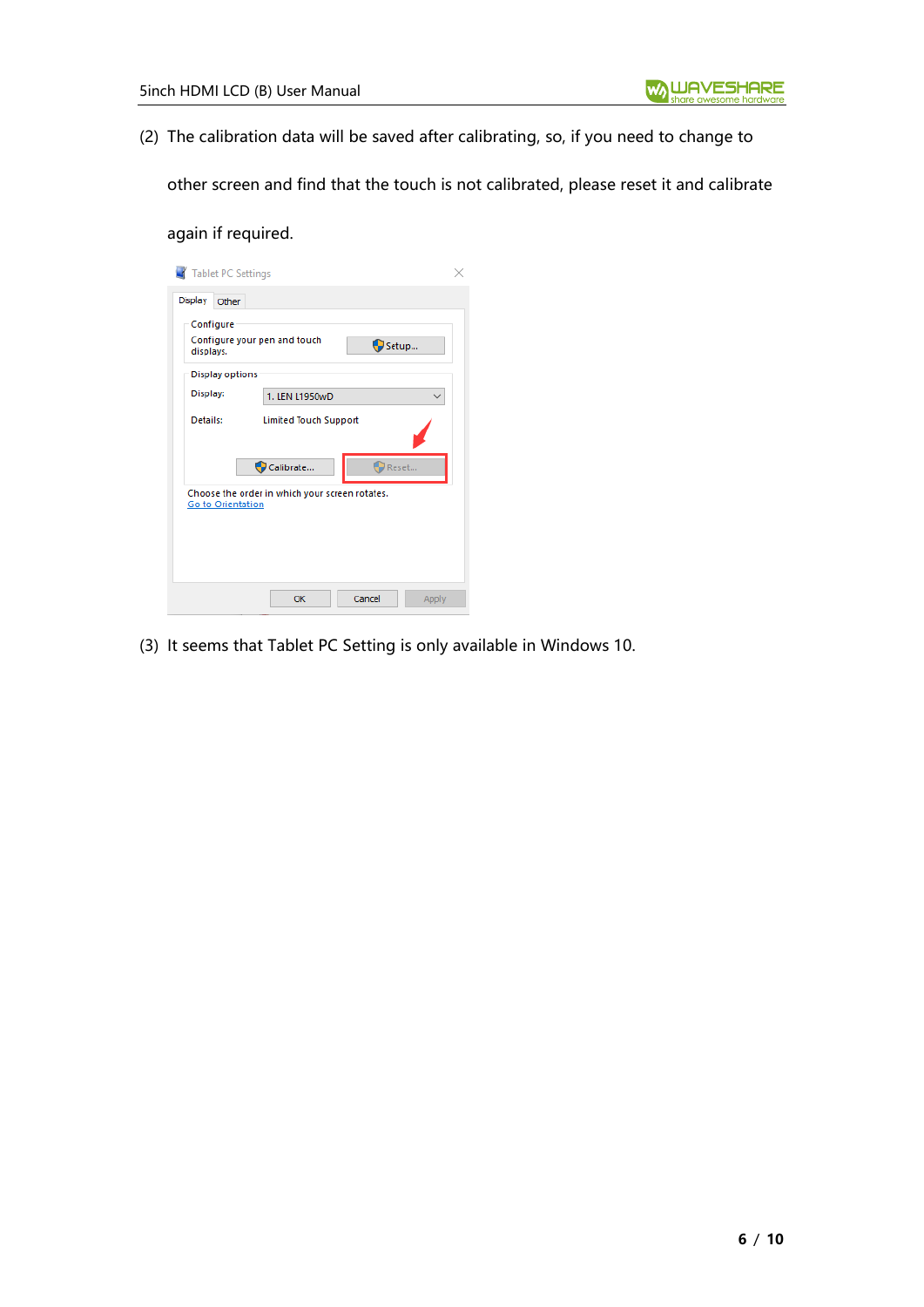## <span id="page-6-0"></span>CONFIGURE THE TOUCH DISPLAY

As we know, the touch screen connected is set to control the main display by default, sometimes we need to make the touch to control other display than the main display if we set the touch screen as second display. Herein we show you how to configure it.

1. Open the Tablet PC Settings as well, and click Setup…:

| Tablet PC Settings     |                                                |        |       |
|------------------------|------------------------------------------------|--------|-------|
| Display<br>Other       |                                                |        |       |
| Configure              |                                                |        |       |
| displays.              | Configure your pen and touch                   | Setup  |       |
| <b>Display options</b> |                                                |        |       |
| Display:               | 1. LEN L1950wD                                 |        |       |
| Details:               | <b>Limited Touch Support</b>                   |        |       |
|                        |                                                |        |       |
|                        | Calibrate                                      | Reset  |       |
| Go to Orientation      | Choose the order in which your screen rotates. |        |       |
|                        | OK                                             | Cancel | Apply |

2. Following the hint to finish setting:

hints:

## **Tap this screen with a single finger to identify it as the touchscreen**. If this is

not the Tablet PC screen, press Enter to move to the next screen. To close the toll,

press Esc.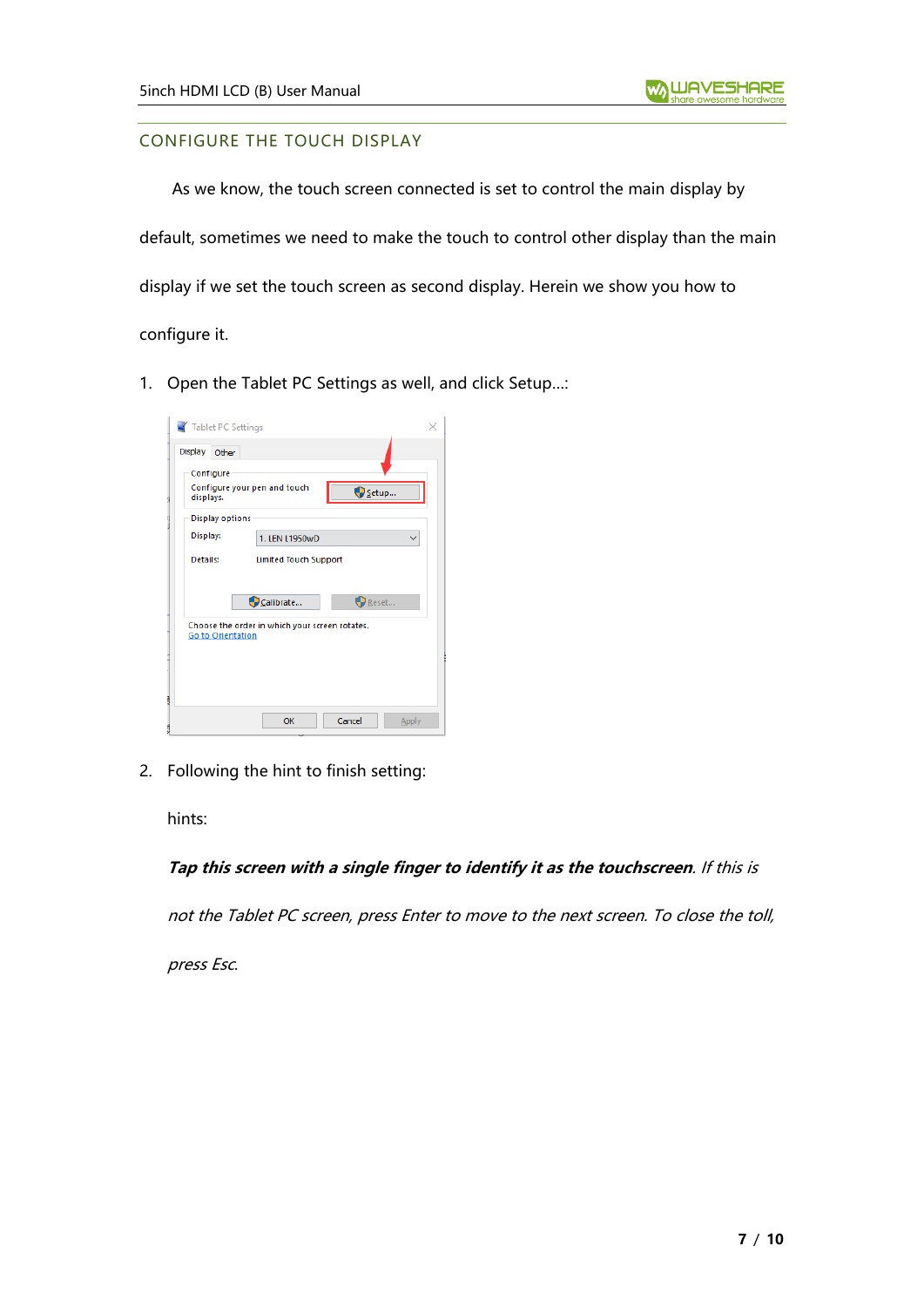

Tap this screen with a single finger to identify it as the touchscreen.

If this is not the Tablet PC screen, press Enter to move to the next screen. To close the tool, press Esc.

#### **For example:**

I connect a big size display and one touch screen to my PC (Windows 10), the big display is recognized as display 1 (the main display), the touch screen is recognized as display 2 (the second display). Before tablet setting, the touch screen controls the main display if I touch it. Now I want to make the touch screen to control itself-the second display.

So, I click Setup…, the hint appears on display 1 and display 2 is white. I press Enter, the hint turns to display 2 and display 1 is white. I tap the center of the touch screen (display 2). The setting is finish, and now if I tap the touch screen, I can control the display 2 with the touch screen instead of main display.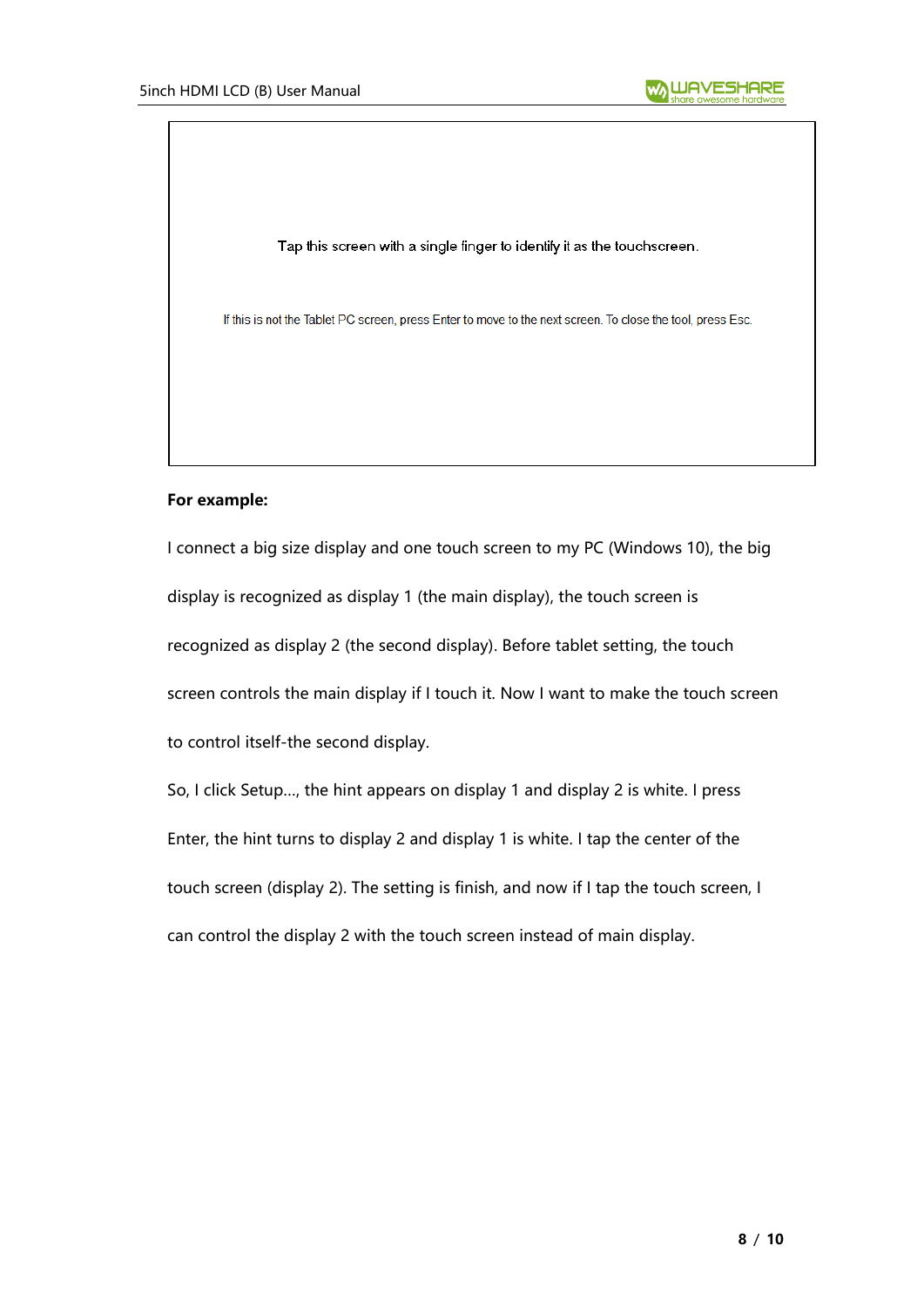#### <span id="page-8-0"></span>WORKING WITH RASPBERRY PI

This LCD supports Raspbian, Ubuntu Mate, Kali, Retropie and WIN 10 IOT<sup>1</sup> . To

work with Raspberry Pi, you need to configure resolution of OS manually for properly

<span id="page-8-1"></span>displaying, herein we take Raspbian as example.

#### SETTING AND CONNECTION

- 1. Download the lastest Raspbian image from [Raspberry Pi website.](https://www.raspberrypi.org/downloads/raspbian/)
- 2. Writing the image to SD card
- 3. After writing, open and modify the config.txt file, which located at root directory

(BOOT) of SD card, append/modify these lines to config.txt file

```
1. max_usb_current=1
2. hdmi_group=2
3. hdmi_mode=87
4. hdmi_cvt 800 480 60 6 0 0 0
5. hdmi_drive=1
```
【Note】 There should not be spaces in both sides of equal-sign. Sometimes you

may need to change **hdmi\_cvt 800 480 60 6 0 0 0** to **hdmi\_cvt=800 480 60 6 0 0 0** if

LCD cannot work with the configuration above.

- 4. Save and exit. Insert the SD card to Raspberry Pi
- 5. Turn on the backlight switch on the backside of LCD
- 6. Connect Touch interface of LCD to USB port of Raspberry Pi
- 7. Connect HDMI interface of LCD to HDMI port of Raspberry Pi

<sup>&</sup>lt;sup>1</sup> There aren't calibration tools for WIN 10 IOT, we recommend you capacitive screen if you want to use WIN 10 IOT.